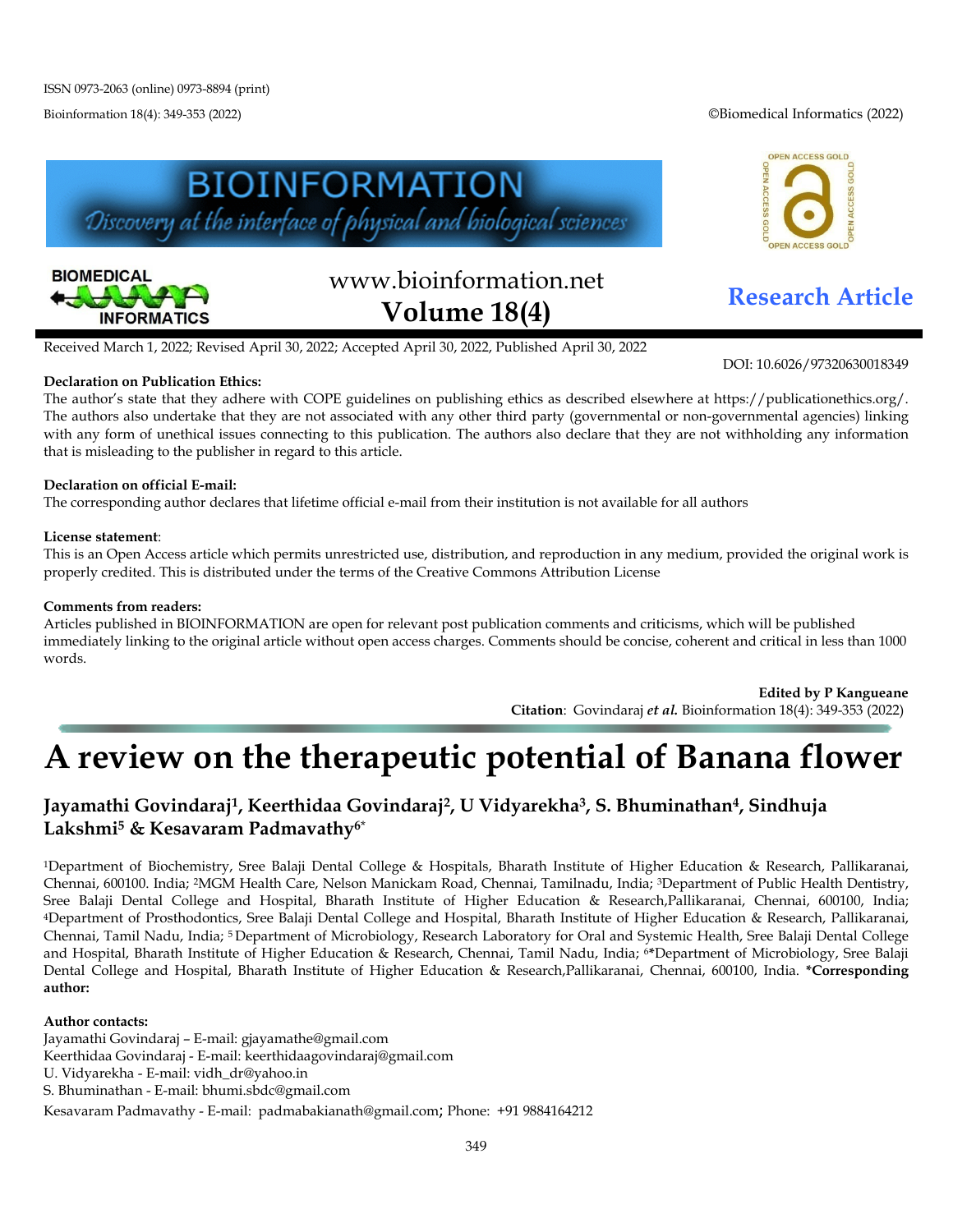#### **Abstract:**

Banana (Musa paradisiaca) flower is rich in phytochemicals and exhibit antioxidant, anti-inflammatory, anticancer properties etc. The flower extract of banana showed promising therapeutic effects due to the presence of phytochemicals and minerals.

**Key words:** Banana flower, polyphenol, galactopoietic effects, menorrhea

#### **Description:**

Banana is a familiar tropical and largest herbaceous flowering plant in the genus *Musa* of the family Musaceae, cultivated in tropical and subtropical areas. Banana flower, stalk and leaves are used to treat different diseases and are of incredible medicinal value for human being [1]. It is considered to be an excellent nutritional and mineral source of high level of natural bioactive substances (e.g., phenolic compounds, [flavonoids,](https://www.sciencedirect.com/topics/agricultural-and-biological-sciences/flavonoids) [carotenoids,](https://www.sciencedirect.com/topics/agricultural-and-biological-sciences/carotenoid) or quercetin) and exhibits a great antioxidant property which is related to health benefits and disease prevention [2]. Therefore, they are beneficial health food supplement for diabetic individuals [3]. Banana flowers are a good source of nutrients with tremendous health benefits [4]. Therefore, it is of interest to document the health benefits and therapeutic potential of banana flower. Banana flowers are valued for their nutritional and health benefits. Proximate composition of [banana flower i](https://www.medindia.net/patients/lifestyleandwellness/medicinal-properties-of-the-banana-plant.htm)s highly impressive as they contain a wide variety of minerals including phosphorous, calcium, potassium and magnesium. Potassium, an important component of cell and body fluids, supports muscles, nerves and controls heartbeat. Magnesium is a natural anti-depressant and it will help reduce mood swings and [depression.](https://www.medindia.net/symptoms/depression.htm) It is essential for strong bone and has a cardiac protective role. Manganese is a co-factor for anti-oxidant enzyme like superoxide dismutase. Banana flower is a source of antioxidants, vitamin C, vitamin B6, functional/bioactive compounds such as phenolics, antioxidants, dietary fibers, proteins,

peptides etc. that can present several beneficial effects and it may be used in Pharmaceutical industry [5].

Table 1: As per Sheng *et al.* (2010) the nutritional information of 100 g of banana flower [4].

| $\mathbf{r}$                         |                  |
|--------------------------------------|------------------|
| Total calories/100g of banana flower | 51 kcal          |
| Protein                              | 1.6 <sub>g</sub> |
| Carbohydrate                         | 9.9g             |
| Fat                                  | 0.6g             |
| Fiber                                | 5.7fg            |
| Calcium                              | 56mg             |
| Phosphorous                          | 73.3mg           |
| Iron                                 | 56.4mg           |
| Copper                               | 13mg             |
| Potassium                            | 553.3 mg         |
| Magnesium                            | 48.7mg           |
| Vitamin E                            | 1.07mg           |

Every part of banana plant is useful for mankind. Various parts of the plant is used to treat non-communicable, communicable diseases, regulating blood pressure, diabetes, hypertension, anemia, allergic reaction, microbial infections, and chronic bronchitis disorders [6-9]. Apart from the conventional uses it possesses pharmacological activities, demonstrating antioxidant, immunomodulatory, anti microbial, anticancer, anti ulcerogenic, hypolipidemic, hypo-glycemic, and anthelmintic properties [10]. Table 2 highlights the health benefits of banana flower.

#### **Table-2.Health benefits of Banana flower**

| S.  | <b>Health benefits</b>                            | Therapeutic potential                                                                                                                                                                                                                                                                                                                                                                                         |                   |
|-----|---------------------------------------------------|---------------------------------------------------------------------------------------------------------------------------------------------------------------------------------------------------------------------------------------------------------------------------------------------------------------------------------------------------------------------------------------------------------------|-------------------|
| No. |                                                   |                                                                                                                                                                                                                                                                                                                                                                                                               | <b>References</b> |
| 1.  | Antibacterial<br>antiparasitic<br>and<br>activity | Banana flower retards the growth of pathogenic bacteria such as Bacillus subtilis, Bacillus cereus, and E.coli.<br>Growth of the malarial parasite plasmodium falciparum (in vitro) and prevents infection. The existence of various<br>peptides and amino acids i.e., tyrosine and tryptophan amino acid) found to have significant antibacterial potential<br>against gram-positive and negative bacterias. | [11, 5]           |
|     | <b>Diabetes</b>                                   | Significant reduction in blood glucose and glycosylated haemoglobin<br>and<br>increase in<br>total<br>an<br>haemoglobin.Fructosamine and AGEs(advanced glycation end-products) formed during diabetes were inhibited in<br>banana flower treated groups when compared with the diabetic group                                                                                                                 | [12, 13]          |
| 3.  | Menorrhagia                                       | Increases the level of progesterone in the body and thereby reduces bleeding associated with prolonged menstruation.                                                                                                                                                                                                                                                                                          | $[11]$            |
| 4.  | Gastro intestinal health                          | Banana flowers are a good source of dietary fiber as they contain soluble and insoluble fiber. Biologically active<br>held by dietary fiberexerts beneficial role in the prevention and management of gut related<br>molecules are<br>problems                                                                                                                                                                | $[14]$            |
| 5.  | Hypocholesterolaemic and hypo<br>glycemic effect  | Food components with antioxidant properties may prevent cardiovascular diseases by inhibiting the oxidative damage<br>to LDL-cholesterol the effects of fibre and polyphenol rich banana blossom on serum cholesterol and serum glucose in<br>rats fed a cholesterol enriched diet were examined                                                                                                              | [15, 16]          |
| 6.  | Body weight reduction                             | Banana blossom diet (CDB) reduced the body weight in rats compared to cholesterol enriched control diet (CD) fed<br>group and may support the previous findings that fibrous diet help reducing body weight                                                                                                                                                                                                   | [17, 18]          |

Banana flowers are a good source of [dietary fiber](https://www.medindia.net/patients/lifestyleandwellness/benefits-of-dietary-fibre.htm) in the form of soluble and insoluble fiber. Soluble fiber dissolves in water and forms a gel, which allows food to pass easily through the digestive tract. The insoluble fiber in banana flowers does not dissolve in water and it helps provide bulk to undigested waste products. Both types of dietary fiber promote [healthy digestion](https://www.medindia.net/patients/lifestyleandwellness/wonder-herbs-for-those-digestion-blues-healthy-digestion.htm) and absorption of food in the gastrointestinal tract. Biologically active molecules are held by dietary fiber from plantain inflorescence [14]. These biologically active molecules are always released in digestion with probiotic bacteria which helps in fermentation, all these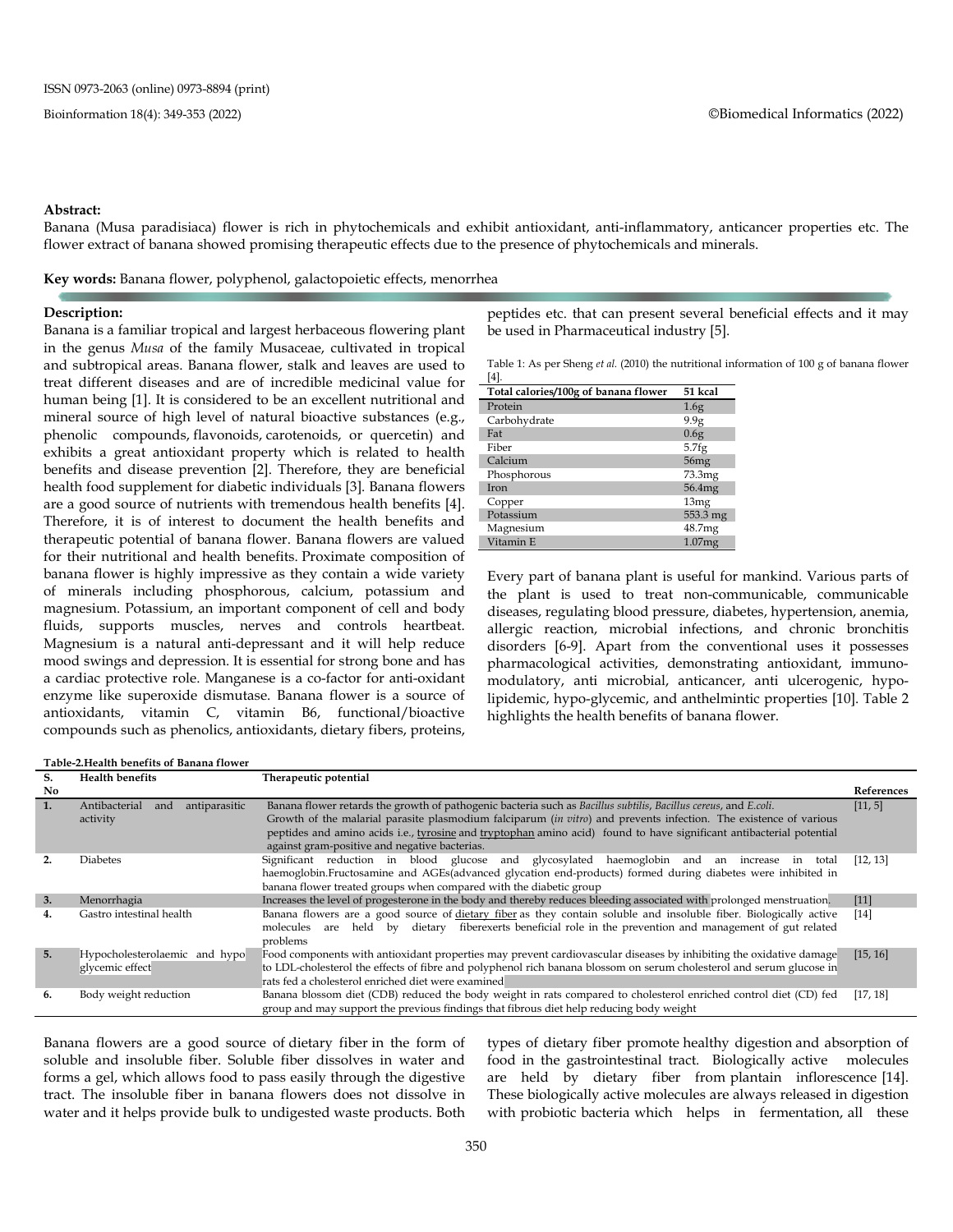have advantageous effects on gastrointestinal health and decreasing the exposure of colon cancer [18-21].It is reported that the intake of dietary fibre exerts beneficial role in the prevention and management of gut related problems, cardiovascular diseases, type 2 diabetes, certain types of cancer and obesity [7].

Peptic ulcer disease is one of the most common gastrointestinal disorders, which causes a high rate of morbidity. Gopinathan and Rameela reported that rats administered with banana flower juice + Aloe vera juice shows excellent antiulcer activity in all parameters studied. There was a significant reduction in the ulcer index in the rats administered with Aloe vera juice in combination with banana flower juice. This may be due to the content of flavonoids and tannins present in banana flower [22]. Flavonoids and tannins are reported to have antiulcer and anti-inflammatory activities and hence could be a wonderful remedy for ulceritis [18, 20, 23, 24].

Banana flower is used as medicine in Ayurveda. Banana inflorescence is consumed as a traditional Thai cuisine for milk lactation in maternal breastfeeding. A well-known herb in Thailand for breastfeeding is the banana flower. The extracts also showed anti-oxidant activity, which can contribute towards healthy lactation [25]. Banana flower was extracted to determine the bioactive compounds and antioxidants and develop a maternal beverage for breastfeeding. Banana flower possess galactopoietic effects or increase maternal milk lactation [26]. Michele demonstrated that the total phenolic compounds and flavonoids with antioxidant potential in banana inflorescence were found in high-polarity solvents. The antioxidant activity of banana inflorescence may be due to the total phenolic compounds and flavonoids [27]. Thus, the banana inflorescence plays a beneficial role as a health food supplement for breastfeeding mothers, including postpartum mothers and post-cesarean mothers [28].

Among many beneficial medicinal plants screened for anticancer agents, the banana is one of them. Banana flower was a good source of dietary fiber and antioxidants and is rich in micronutrients like polyphenols, gallic acid, catechol, syringic acid and ferulic acid [3]. These antioxidants and micronutrients neutralize free radicals and prevent oxidative damage. Since oxidative damage greatly increases the risk of several diseases including heart disease and cancer, [antioxidants](https://www.medindia.net/patients/calculators/antioxidant-food-chart.asp) can play a vital role in preventing or even slowing down the progression of these conditions. The reduction of HT29 colon cancer cells treated with banana flower may be linked to its higher phenolic content, as reported that phenolic compounds have anticancer activity against cancer cells. Similarly, the anticancer activities of gallic acid, catechol, syringic acid and ferulic acid had also been reported on several cancer cell lines available [29, 30].

It is a metabolic disease which is characterized by high blood sugar levels for a prolonged period, and can inflict destruction on various organs in the body. The elevated sugar levels are linked to problems with insulin production or absorption. There have been several studies and animal tests in the last decade to determine the effect of banana flower on diabetes. Similarly, a test carried out on diabetic rats showed, rats that were fed banana flower as part of their daily diet fared much better than the rats in the control group that did not receive the banana flower. The findings showed that the banana flower has anti-diabetic properties and that including it in a diabetic's diet would also reduce other diabetes symptoms such as polyuria, hyperglycemia and body weight fluctuations. [Bhaskar](https://pubmed.ncbi.nlm.nih.gov/?term=Bhaskar+JJ&cauthor_id=21476022) *et al.* (2012) showed banana flower have low glycemic index and have a high content of dietary fiber and antioxidants [13]. Diabetic symptoms like hyperglycemia, polyuria, polyphagia, polydipsia, urine sugar, and body weight were ameliorated in banana flower. Increased glomerular filtration rate in the diabetic group was decreased in banana flower-fed rats. Fructosamine and AGEs(advanced glycation end-products) formed during diabetes were inhibited in treated groups when compared with the diabetic group.They suggested that banana flower have anti-diabetic and anti-AGEs properties and are beneficial as food supplements for diabetics. The whole edible parts of banana flower are proved to be a rich source of antioxidant activities and have the potentials of inhibiting the formation of various types of AGEs [31]. Significant content of Umbelliferone and Lupeol is reported o exhibit a remarkable anti hyperglycaemic effect [32].

Sitthiya *et al.* 2018 showed antibacterial effects against both gram positive and gram negative bacteria [5]. Studies have shown the antioxidant and antimicrobial capacity banana flower extract [33, 34]. Bioactive compounds such as phenolic compounds, malic acid found in blossom exhibited a stronger antibacterial activity against *Bacillus subtilis*, *Bacillus cereus*, and *Escherichia coli* [35]. The banana flower extracts have higher concentrations of phenolic and hydroxyl groups and flavonoids, which showed stronger antioxidant activities, potential scavenging abilities which inturn exhibit antimicrobial activity [36, 37].

The effects of fibre and polyphenol rich banana blossom on serum cholesterol and serum glucose in rats fed a cholesterol enriched diet were examined. Polyphenol rich dietary fibres in banana blossom are reported to modulate the lipid metabolism in rats [38]. This is supported by another study which showed a positive effect on cardiovascular disease risk factors [39]. Phenolic compounds from various sources have been reported to prevent LDL oxidation *in vitro* and show marked hypo lipidaemic activity *in vivo*, suggesting the effectiveness of polyphenols for the prevention and treatment of atherosclerosis [40]. The banana flower can be a good source of beneficial [unsaturated fatty acids](https://www.sciencedirect.com/topics/agricultural-and-biological-sciences/unsaturated-fatty-acids) such as oleic, linoleic, and αlinolenic acids (accounting for more than 60% of total fatty acids) that may reduce the risk of cardiovascular diseases [38].

Banana blossoms have been utilized to treat the excessive blood loss during the menstrual cycle. Magnesium content of banana flower is reported to reduce the anxiety during that period. Consumption of one cooked banana flower with one cup of curd or yogurt is the most effective treatment for excessive bleeding during menstruation. This combination increases the level of progesterone in the body and thereby reduces bleeding associated with menorrhagia. Traditionally; banana flower is used to treat women who are suffering from polycystic ovarian syndrome [18, 20, 41].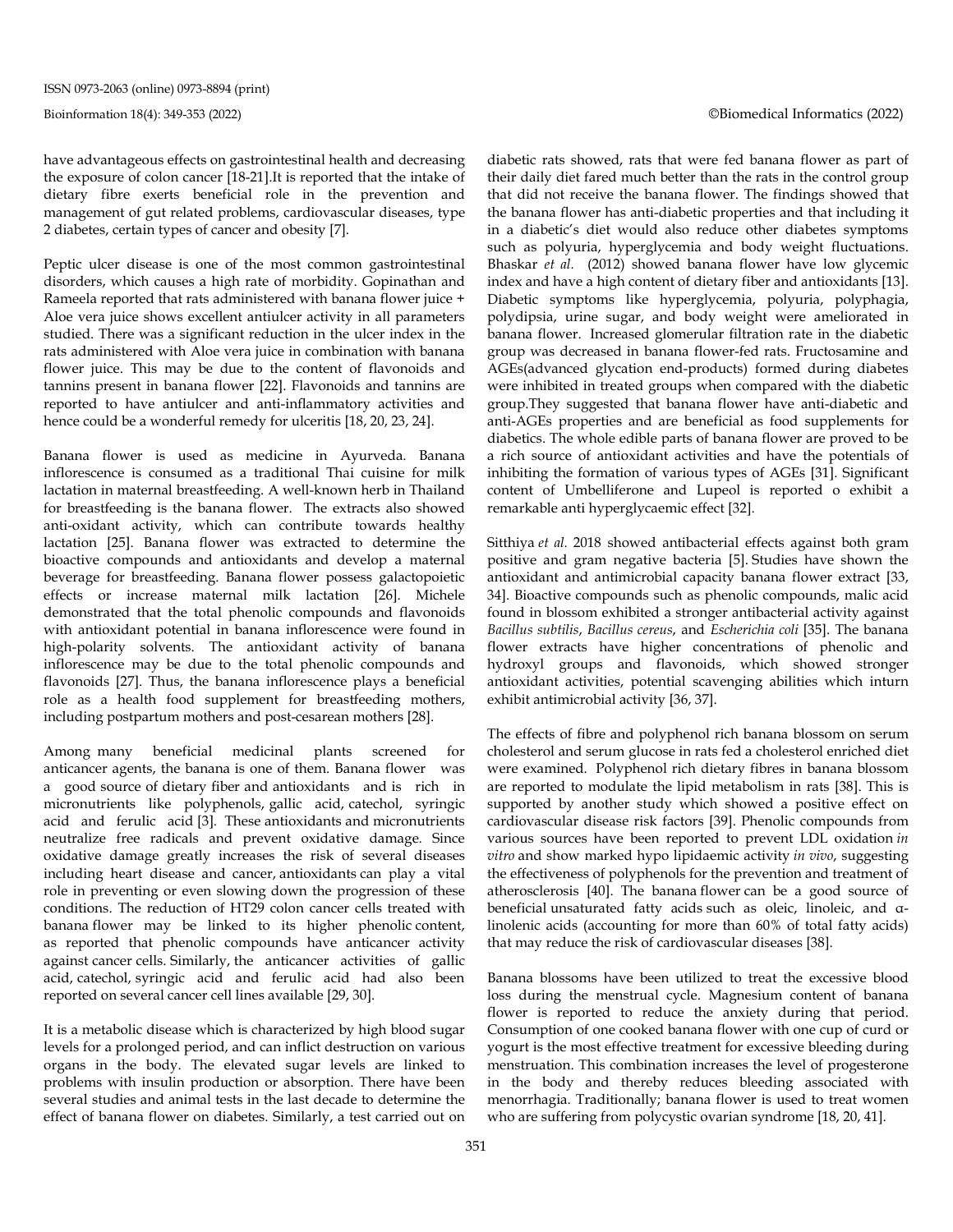#### **Conclusion:**

The phytochemicals and dietary fibre rich extract of banana flower is of interest for pharmacological investigations. Clinical studies in human are still not available to prove the efficacy of the flower requires more attention towards research to validate the pharmacological effects.

**Conflict of Interest:** No conflict of interest declared.

#### **Acknowledgement:**

We thank the Tamil Nadu State Council for Science & Technology.

#### **Funding source:**

Tamil Nadu State Council for Science & Technology: C.No:TNSCST/STP/MS/02/VR/2018-2019/9258.

**Ethical clearance:** Not applicable.

#### **References:**

| $[1]$ | Perrier X et al. Proceedings of the National Academy of |
|-------|---------------------------------------------------------|
|       | Sciences USA 2011 108:11311. [PMID: 21730145]           |

- **[2]** T.Vu H *et al. Scientia Horticulturae* 2019 **253**:255. https://doi.org/10.1016/j.scienta.2019.04.043
- **[3]** <http://www.ijsdr.org/papers/IJSDR1905067.pdf>
- **[4]** <http://www.academicjournals.org/AJB>
- **[5]** Sitthiya K *et al*. *Journal of Food Science and Technology* 2018 **55**:658. [PMID: 29391630]
- **[6]** Muthee JK *et al*. *Journal of Ethnopharmacology* 2011 **135**:15. [PMID: 21349318]
- **[7]** Slavin J, *Nutrients* 2013 **5**:1417. [PMID: 23609775]
- **[8]** Wet DH *et al. South African Journal of Botany* 2016 **103**:78. https://doi.org/10.1016/j.sajb.2015.08.011
- **[9]** Okon JE *et al*. *Bulletin of Environment, Pharmacology and Life Sciences* 2013 **2**:22. [PMID: 18379624]
- **[10]** Mathew NS & Negi PS. *Journal of Ethnopharmacology* 2017 **196**:124. PMID: 27988402]
- **[11]** Rajesh N. *International Journal of Biology Research* 2017 **2**:51.
- **[12]** https://whfoods.com/
- **[13]** Bhaskar JJ *et al*. *Journal of Agricultural and Food Chemistry*  2012 **60**:427. [PMID: 22122826]
- **[14]** Palafox-Carlos H *et al*. *Journal of Food Science* 2011 **76**:R6. [PMID: [21535705\]](https://www.ncbi.nlm.nih.gov/pubmed/21535705)
- **[15]** https://www.ias.ac.in/describe/article/jbsc/015/04/029 7-0303
- **[16]** Pari L & Maheshwari UJ. *Phytotherapy Research* 2000 **14**:136. [PMID: 10685115]
- **[17]** Naveh E *et al*. *Journal of Nutrition* 2002 **132**:2015. [PMID: 12097685]
- **[18]** http://www.journalcra.com
- **[19]** Saura-Calixto F & Díaz-Rubio ME. *Food Research International* 2007 **40**:613. https://doi.org/10.1016/j.foodres.2006.11.005
- **[20]** Sampath Kumar KP *et al. Journal of Pharmacognosy and Phytochemistry* 2012 **1**:51.
- **[21]** [https://iopscience.iop.org/article/10.1088/1757-](https://iopscience.iop.org/article/10.1088/1757-899X/639/1/012047/pdf) [899X/639/1/012047/pdf](https://iopscience.iop.org/article/10.1088/1757-899X/639/1/012047/pdf)
- **[22]** [https://innovareacademics.in/journal/ijpps/Vol6Issue6/](https://innovareacademics.in/journal/ijpps/Vol6Issue6/9446.pdf) [9446.pdf](https://innovareacademics.in/journal/ijpps/Vol6Issue6/9446.pdf)
- **[23]** [https://www.academia.edu/15023321/Investigation\\_of\\_s](https://www.academia.edu/15023321/Investigation_of_some_bioactive_Thai_medicinal_plants) [ome\\_bioactive\\_Thai\\_medicinal\\_plants](https://www.academia.edu/15023321/Investigation_of_some_bioactive_Thai_medicinal_plants)
- **[24]** Goel RK *et al. J Ethnopharmacol*. 1986 **18**:33. [PMID: 3821133].
- **[25]** <https://www.mdpi.com/2076-3417/11/1/343/htm>
- **[26]** <http://irep.iium.edu.my/81593/>
- **[27]** Schmidt MM *et al. CyTA - Journal of Food* 2015 **13**:498. https://doi.org/10.1080/19476337.2015.1007532
- **[28]** Mahmood A *et al*. *Asian Pac J Trop Med*. 2012 **5**:882. [PMID: 23146802].
- **[29]** Nadumane VK *et al. Bangladesh Journal of Pharmacology* 2014 **9**. https://doi.org/10.3329/bjp.v9i4.20610
- **[30]** Anand A *et al. J Biotechnol Biomater 2*015 5:6.
- **[31]** K B A *et al. Food Funct.* 2018 **9**:511. [PMID: 29243757].
- **[32]** Ramu R *et al. South African Journal of Botany* 2014 **95**:54. https://doi.org/10.1016/j.sajb.2014.08.001
- **[33]** [https://conferenceproceedings.international/wp](https://conferenceproceedings.international/wp-content/uploads/2020/07/Proceedings21.069069.pdf)[content/uploads/2020/07/Proceedings21.069069.pdf](https://conferenceproceedings.international/wp-content/uploads/2020/07/Proceedings21.069069.pdf)
- **[34]** Mokbel MS & Hashinaga F *American Journal of Biochemistry and Biotechnology* 2005 **1**:125.
- https://doi.org/10.3844/ajbbsp.2005.125.131 **[35]** https://www.banglajol.info/index.php/SJM/article/vie
- w/42439 **[36]** [http://www.ukm.my/jsm/pdf\\_files/SM-PDF-41-3-](http://www.ukm.my/jsm/pdf_files/SM-PDF-41-3-2012/07%20Tan%20Ee%20Shian.pdf)
- [2012/07%20Tan%20Ee%20Shian.pdf](http://www.ukm.my/jsm/pdf_files/SM-PDF-41-3-2012/07%20Tan%20Ee%20Shian.pdf)
- **[37]** [https://pharmacologyonline.silae.it/files/archives/2011/](https://pharmacologyonline.silae.it/files/archives/2011/vol2/012.sasidharan.pdf) [vol2/012.sasidharan.pdf](https://pharmacologyonline.silae.it/files/archives/2011/vol2/012.sasidharan.pdf)
- **[38]** Liyanage R *et al. [Cholesterol](https://www.ncbi.nlm.nih.gov/pmc/articles/PMC5155093/)*. 2016 **2016**: 9747412. [PMID: 28042480].
- **[39]** Jiménez JP *et al. Nutrition*. 2008 **24**:646. [PMID: 18485668].
- **[40]** Jemai H *et al. J Agric Food Chem.* 2008 **56**:2630. [PMID: 18380465].
- **[41]** [https://www.scholarsresearchlibrary.com/articles/in](https://www.scholarsresearchlibrary.com/articles/in-vitro-studies-on-the-biological-activities-of-flowers-of-banana-musa-paradisiaca-l.pdf)[vitro-studies-on-the-biological-activities-of-flowers-of](https://www.scholarsresearchlibrary.com/articles/in-vitro-studies-on-the-biological-activities-of-flowers-of-banana-musa-paradisiaca-l.pdf)[banana-musa-paradisiaca-l.pdf](https://www.scholarsresearchlibrary.com/articles/in-vitro-studies-on-the-biological-activities-of-flowers-of-banana-musa-paradisiaca-l.pdf)